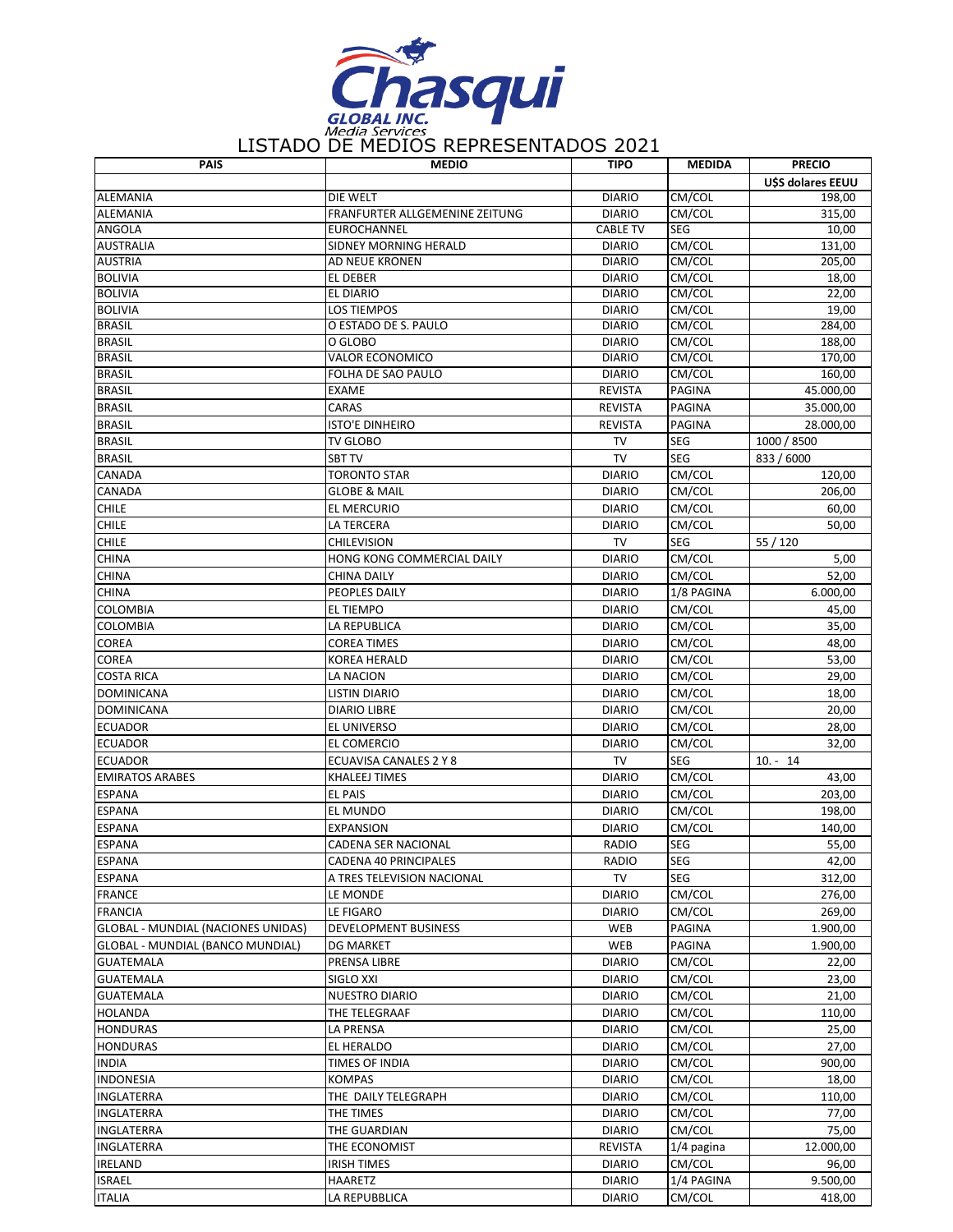| <b>ITALIA</b>           | <b>CORRIERE DELA SERA</b>                             | <b>DIARIO</b>   | CM/COL        | 375,00           |
|-------------------------|-------------------------------------------------------|-----------------|---------------|------------------|
| <b>ITALIA</b>           | IL SOLE 24 HORE                                       | <b>DIARIO</b>   | CM/COL        | 375,00           |
|                         |                                                       |                 |               |                  |
|                         |                                                       |                 |               |                  |
|                         |                                                       |                 |               |                  |
|                         | Chasqui                                               |                 |               |                  |
|                         |                                                       |                 |               |                  |
|                         |                                                       |                 |               |                  |
|                         | <b>GLOBAL INC.</b><br>Media Services                  |                 |               |                  |
|                         |                                                       |                 |               |                  |
|                         |                                                       |                 |               |                  |
|                         | LISTADO DE MEDIOS REPRESENTADOS 2021 hoja 2           |                 |               | USS dolares EEUU |
|                         |                                                       |                 |               |                  |
| <b>ITALIA</b>           | <b>REVISTA XL</b>                                     | <b>REVISTA</b>  | PAGINA        | 25.000,00        |
| <b>JAPON</b>            | ASAHI SHIMBUM                                         | <b>DIARIO</b>   | CM/COL        | 9.000,00         |
| KENIA, UGANDA, TANZANIA | <b>NATION MEDIA</b>                                   | <b>DIARIO</b>   | CM/COL        | 110,00           |
| LATAM                   | <b>GLAMOUR MEXICO</b>                                 | <b>REVISTA</b>  | PAGINA        | 8.500,00         |
| LATAM                   | <b>GLAMOUR LATINOAMERICA</b>                          | <b>REVISTA</b>  | PAGINA        | 15.000,00        |
| LATAM                   | VOGUE MEXICO                                          | <b>REVISTA</b>  | PAGINA        | 8.500,00         |
| LATAM                   | VOGUE LATINOAMERICA                                   | <b>REVISTA</b>  | PAGINA        | 15.000,00        |
| LATAM                   | GQ MEXICO                                             | <b>REVISTA</b>  | <b>PAGINA</b> | 8.500,00         |
| LATAM                   | <b>GQ LATINOAMERICA</b>                               | <b>REVISTA</b>  | <b>PAGINA</b> | 15.000,00        |
| LATAM                   | ARCHTECTURAL DIGEST MEXICO                            | <b>REVISTA</b>  | PAGINA        | 8.500,00         |
| LATAM                   | <b>CARAS MEXICO</b>                                   | <b>REVISTA</b>  | PAGINA        | 15.000,00        |
| LATAM                   | CARAS LATINOAMERICA                                   | <b>REVISTA</b>  | <b>PAGINA</b> | 15.000,00        |
| LATAM                   |                                                       |                 | <b>PAGINA</b> | 8.500,00         |
| LATAM                   | <b>ESQUIRE MEXICO</b><br><b>ESQUIRE LATINOAMERICA</b> | <b>REVISTA</b>  |               |                  |
|                         |                                                       | <b>REVISTA</b>  | <b>PAGINA</b> | 15.000,00        |
| LATAM                   | <b>VANIDADES MEXICO</b>                               | <b>REVISTA</b>  | <b>PAGINA</b> | 8.500,00         |
| LATAM                   | VANIDADES LATINOAMERICA                               | <b>REVISTA</b>  | PAGINA        | 15.000,00        |
| LATAM                   | COSMOPOLITAN MEXICO                                   | <b>REVISTA</b>  | PAGINA        | 8.500,00         |
| LATAM                   | COSMOPOLITAN LATINOAMERICA                            | <b>REVISTA</b>  | <b>PAGINA</b> | 15.000,00        |
| MARRAQUESH              | MASSAE                                                | <b>DIARIO</b>   | 1/8 PAGINA    | 2.000,00         |
| <b>MEXICO</b>           | LA REFORMA                                            | <b>DIARIO</b>   | CM/COL        | 65,00            |
| <b>MEXICO</b>           | EL UNIVERSAL                                          | <b>DIARIO</b>   | CM/COL        | 55,00            |
| <b>MEXICO</b>           | <b>GLAMOUR - VOGUE</b>                                | <b>REVISTA</b>  | PAGINA        | 6.200,00         |
| <b>MEXICO</b>           | DINERO MEXICO                                         | <b>REVISTA</b>  | <b>PAGINA</b> | 8.500,00         |
| <b>MEXICO</b>           | <b>ELLE MEXICO</b>                                    | <b>REVISTA</b>  | <b>PAGINA</b> | 8.500,00         |
| <b>MEXICO</b>           | <b>QUIEN MEXICO</b>                                   | <b>REVISTA</b>  | PAGINA        | 8.500,00         |
| <b>MEXICO</b>           | IN STYLE MEXICO                                       | <b>REVISTA</b>  | PAGINA        | 8.500,00         |
| <b>MEXICO</b>           | LIFE & STYLE MEXICO                                   | <b>REVISTA</b>  | PAGINA        | 8.500,00         |
| <b>MEXICO</b>           | <b>EXPANSION MEXICO</b>                               | <b>REVISTA</b>  | PAGINA        | 8.500,00         |
| <b>MEXICO</b>           | MANUFACTURA MEXICO                                    | <b>REVISTA</b>  | <b>PAGINA</b> | 8.500,00         |
| <b>MEXICO</b>           | OBRAS MEXICO                                          | REVISTA         | PAGINA        | 8.500,00         |
| <b>MEXICO</b>           | TRAVEL + LEISURE MEXICO                               | <b>REVISTA</b>  | PAGINA        | 8.500,00         |
| <b>MEXICO</b>           | CASA VIVA MEXICO                                      | <b>REVISTA</b>  | PAGINA        | 8.500,00         |
| <b>MEXICO</b>           | MUY INTERESANTE MEXICO                                | <b>REVISTA</b>  | PAGINA        | 8.500,00         |
| <b>MEXICO</b>           | PC MAGAZINE MEXICO                                    | <b>REVISTA</b>  | PAGINA        | 8.500,00         |
| <b>MEXICO</b>           | CLUB NINTENDO MEXICO                                  | REVISTA         | PAGINA        | 8.500,00         |
| <b>MEXICO</b>           | MAXIM MEXICO                                          | <b>REVISTA</b>  | PAGINA        | 8.500,00         |
| <b>MEXICO</b>           | GQ                                                    | <b>REVISTA</b>  | PAGINA        | 8.500,00         |
| <b>MEXICO</b>           | VANIDADES                                             | <b>REVISTA</b>  | PAGINA        | 8.500,00         |
| <b>MEXICO</b>           | ARCHITECTURAL DIGEST                                  | <b>REVISTA</b>  | PAGINA        | 6.500,00         |
| <b>MEXICO</b>           | COSMOPOLITAN                                          | REVISTA         | PAGINA        |                  |
|                         |                                                       |                 |               | 8.500,00         |
| <b>MEXICO</b>           | TELEVISA CANALES 2, 5 Y 9                             | TV              | PTO BTO RATG  | 165,00           |
| <b>MEXICO</b>           | AZTECA                                                | <b>TV</b>       | PTO BTO RATG  | 145,00           |
| <b>MEXICO</b>           | MVS TV                                                | <b>CABLE TV</b> | SEG           | 15/27            |
| <b>MEXICO</b>           | VIA PUBLICA                                           | <b>OUTDOORS</b> |               | <b>CONSULTAR</b> |
| NICARAGUA               | LA PRENSA                                             | <b>DIARIO</b>   | CM/COL        | 18,00            |
| NIGERIA                 | NIGERIAN TRIBUNE                                      | <b>DIARIO</b>   | 1/8 PAGINA    | 2.000,00         |
| PAN REGIONAL            | EUROCHANNEL LATINO AMERICA                            | <b>CABLE TV</b> | SEG           | 10,00            |
| PAN REGIONAL            | EUROCHANNEL U.S.A.                                    | <b>CABLE TV</b> | SEG           | 10,00            |
| PAN REGIONAL            | EUROCHANNEL AFRICA                                    | <b>CABLE TV</b> | SEG           | 10,00            |
| PAN REGIONAL EUROPE     | THE WALL STREET JOURNAL EUROPE                        | <b>DIARIO</b>   | CM/COL        | 225,00           |
| PAN REGIONAL AMERICAS   | THE WALL STREET JOURNAL AMERICAS                      | <b>DIARIO</b>   | CM/COL        |                  |
| PAN REGIONAL ASIA       | THE WALL STREET JOURNAL ASIA                          | <b>DIARIO</b>   | CM/COL        |                  |
| PANAMA                  | LA PRENSA                                             | <b>DIARIO</b>   | CM/COL        | 35,00            |
| PARAGUAY                | ABC COLOR                                             | <b>DIARIO</b>   | CM/COL        | 25,00            |
| PARAGUAY                | ULTIMA HORA                                           | <b>DIARIO</b>   | CM/COL        | 25,00            |